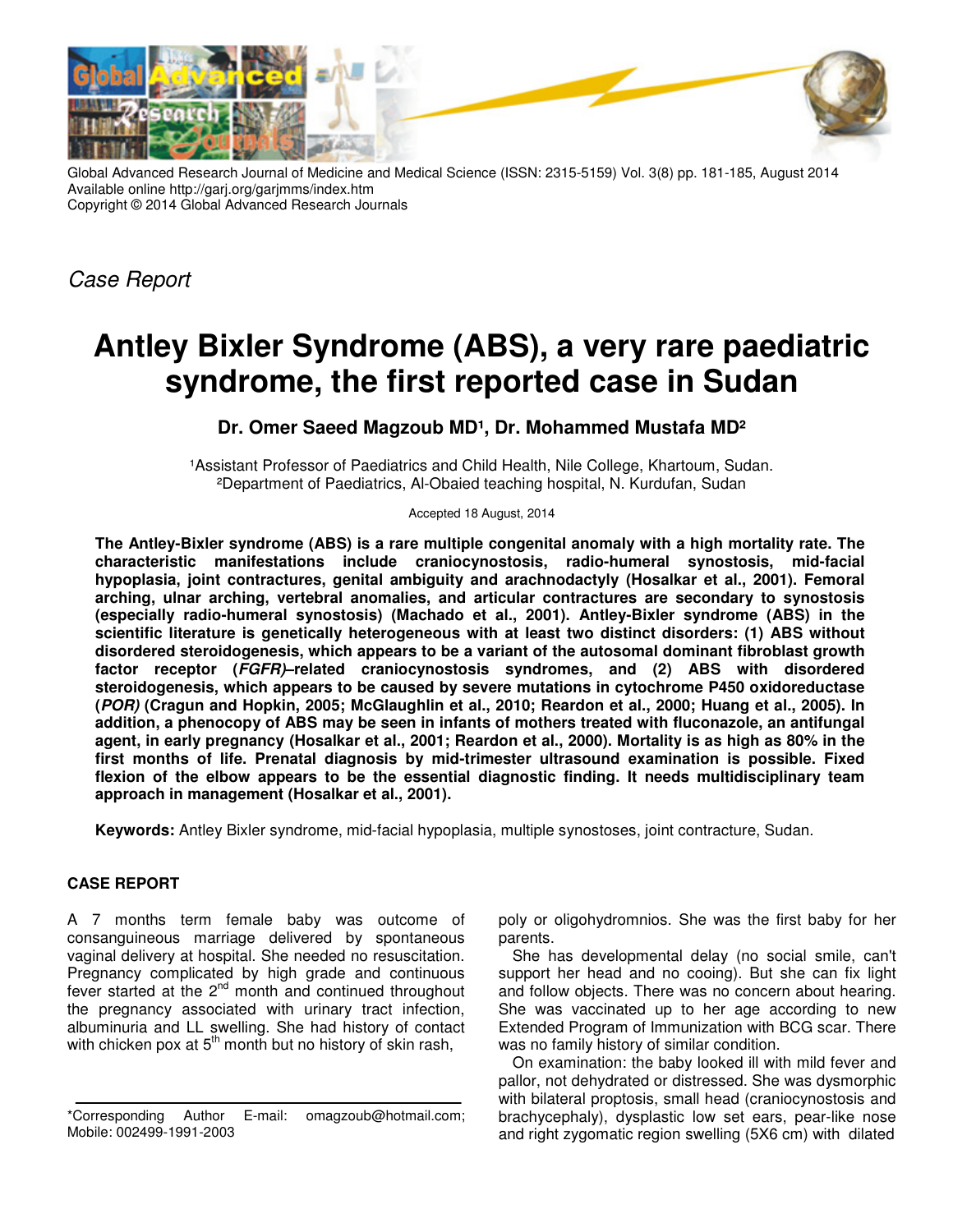

**Photo 1.** shows mid-facial hypoplasia and dysmorphic features



**Photo 2.** shows abdominal distension and umbilical hernia

**Photo 3.** clinodactyly and medially curved thumb.



**Photo 4.** shows medially curved big toe.

veins over it (photo 1). The chest, cardiovascular, nervous systems and the back were normal. The abdomen was distended with umbilical hernia. There was normal female genitalia (photo 2).

Musclo-skeletal examination: emaciated, both wrists showed restricted movements. There is fixed flexion deformity at 30-40° of both elbows with restricted supination pronation movement at radio-ulnar joints. There was overlapping between middle and index fingers

with both thumbs curved medially. There is genu-varus bilaterally with metatarsal varus of both big toes (photo 3, 4, 5).

Her investigations showed: normal CBC apart from low haemoglobin (Hb 9.4g/dl), normal ESR. The renal and liver profiles were normal. HIV screening and blood film for malaria were both negative. Urine showed albuminuria (+), Pus cells 9-10/HPF, urine culture: E-coli isolated and sensitive to Gentamycin.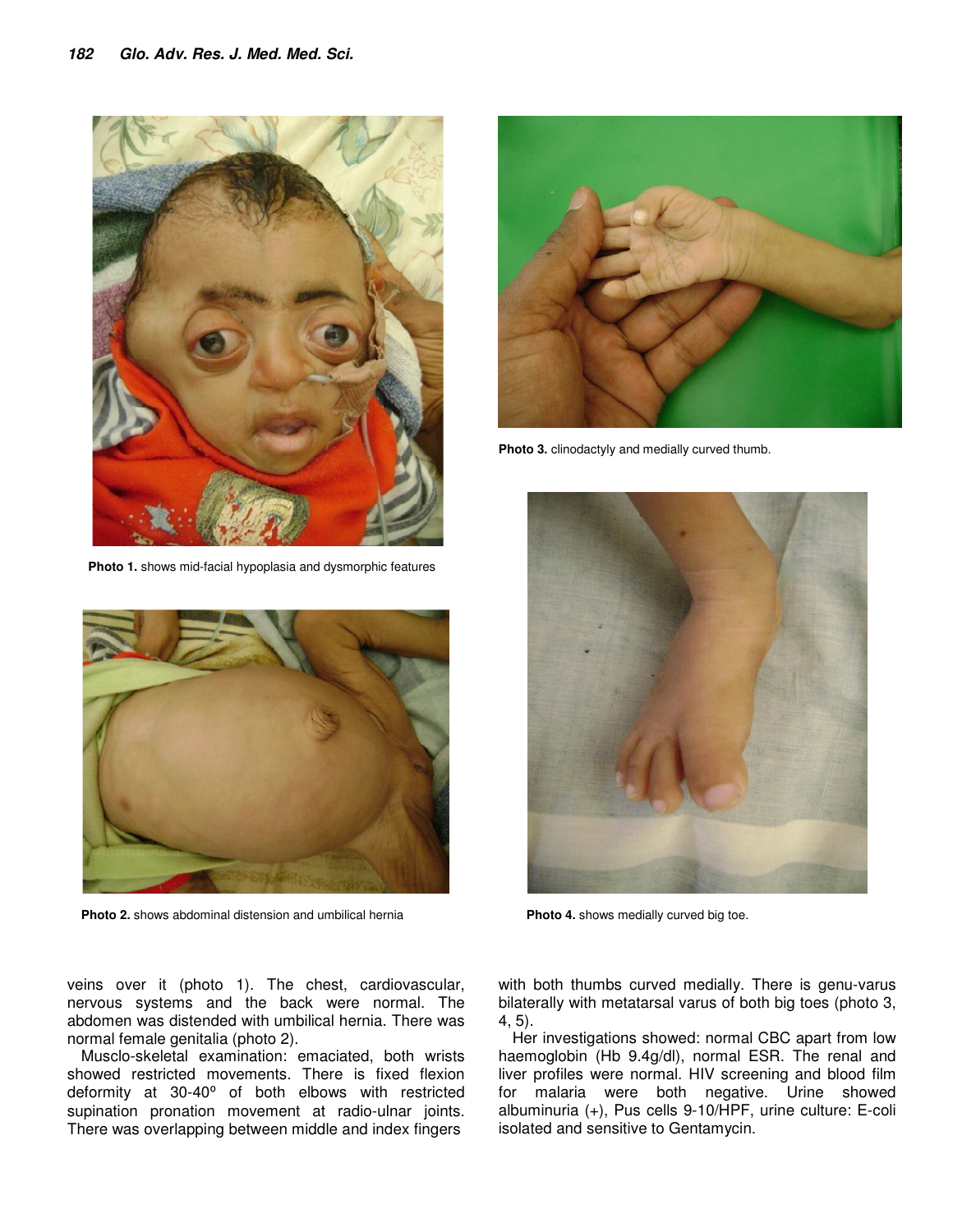

**Photo 5.** dysmorphic features, muscle wasting and skeletal abnormalities.



**X-ray No 3.** ankylosis ulna and radius.



**X-ray No 1.** lacunar skull



**X-ray No 2.** fused C6-C7



**X-ray No 4.** genu-varus

Skull X-ray and cervical spine: There is oxycephaly with lacunar skull, no fracture line and normal pit fossa. C6 - C7 were Fused with patent airways. Chest X ray, Pelvic X ray and Spine X-ray: all were normal. Forearm X-ray: There is bony ankylosis of both ulna and humeral bones (bilaterally). Knee X-rays: showed genu-varus (x-rays 1, 2, 3, 4).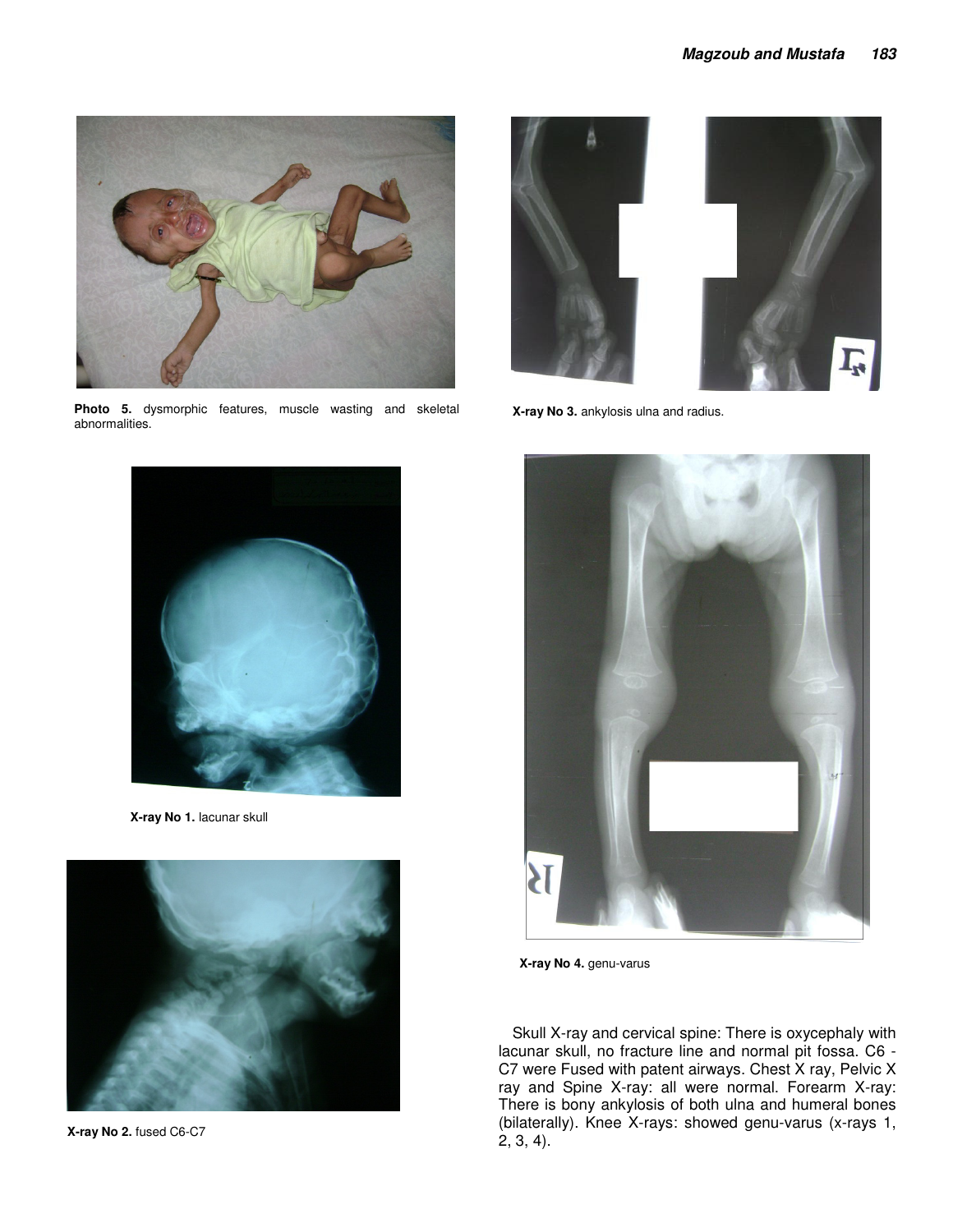Echocardiography revealed a normal heart anatomically and functionally. Abdomen ultrasound showed hyperechoic mass (12x11mm) in the right lobe of the liver (haemangioma). The kidneys were normal in morphological appearance. CT brain showed premature closure of the coronal sutures. The sagittal suture still unfused. There was no focal parenchymal abnormality. Visual assessment: baby can follow objects. Fundoscopy showed mild bilateral disc oedema.

## **DISCUSSION**

Antley Bixler syndrome (ABS) comprises malformations of cartilage and bone (Bianchi et al., 1991). It is a rare multiple congenital anomalies with high mortality rate particularly in early infancy. Usually it presents in early life with dysmorphic features, skeletal anomalies and ambiguous genitalia. It was first reported by Antley and Bixler in 1975 but the exact aetiopathogenesis of this syndrome is still unknown. Only 41 patients, for the best of our knowledge, are reported worldwide till now. The male to female ratio is believed to be 2:7 (Hosalkar et al., 2001).

Antley Bixler syndrome (ABS) represents the severe end of the spectrum of craniocynostosis. Many such patients have choanal atresia and severe respiratory distress, often resulting in early death. In contrast with most clinically similar forms of syndromic craniocynostosis, which are transmitted in an autosomal dominant manner, Antley-Bixler syndrome has been thought to be an autosomal recessive disorder. This is based upon three reports of affected sibs and the birth of affected subjects to consanguineous parents (Reardon et al., 2000). Antley-Bixler syndrome (ABS) is genetically heterogeneous with at least two distinct disorders (digenic inheritance): (1) ABS without disordered steroidogenesis, which appears to be a variant of the autosomal dominant fibroblast growth factor receptor (*FGFR)*–related craniocynostosis syndromes, and (2) ABS with disordered steroidogenesis, which appears to be caused by severe mutations in cytochrome P450 oxidoreductase (*POR)* (Cragun and Hopkin, 2005; McGlaughlin et al., 2010; Reardon et al., 2000; Huang et al., 2005).

Synostosis of cranial sutures and elbow joints are considered as the minimal diagnostic criteria (Hosalkar et al., 2001). The cardinal features of this condition include craniosynostosis, severe mid-face hypoplasia, proptosis, choanal atresia/stenosis, frontal bossing, dysplastic ears, depressed nasal bridge, radio-humeral synostosis, longbone fractures and femoral bowing, uro-genital abnormalities and a normal karyotype. Early death was identified in 54% of the reported cases, usually due to respiratory complications (Hassell and Butler, 1994). Varying uro-genital anomalies including ectopic kidneys, ureteric obstruction, hypoplastic uterus, hypoplastic or

fused labia majora, large clitoris, small penis or undescended testes are seen in less than 50% of the patients. Congenital heart defects have been noted in about 21 % cases (Hassell and Butler, 1994).

Our patient is a female baby and she was outcome of consanguineous parents and she was the first and only baby of her family. The baby didn't have choanal atresia, renal or genital anomalies. There was no respiratory distress at birth. Other causes of respiratory distress may include laryngeal atresia, laryngeal stenosis and pulmonary hypoplasia (Machado et al., 2001). In contrast, our patient had three unique features not reported in any of the previous cases; namely fused cervical vertebrae C<sub>6</sub>-C<sub>7</sub>, overlapping of fingers and liver haemangioma. Similarly, There were unique features reported by other authors e.g. Bottero L et al reported 18-month-old girl with imperforate anus which is not reported by any other author (Bottero et al., 1997; Bottero et al., 1997). Crisponi et al and Chabchoub A et al reported a case with elbow joint contracture believed to be due to radio-ulnar synostosis rather than radio-humeral synostosis (Crisponi et al., 1997; Chabchoub et al., 1998).There was no long bone fracture which is similar to our case. Other orthopedic manifestations that may occur are ulnar bowing, camptodactyly, synostoses of carpal and tarsal bones, clubfoot, vertebral body anomalies and advanced skeletal age (Rumball et al., 1999). Interestingly, Feigin et al reported a case of a consanguineous infant with ABS had eosophageal atresia and trisomy 21 (Feigin et al., 1995), Schinzel et al reported a case with vaginal atresia (Schinzel et al., 1983), Luiz Eduardo et al reported a case of ABS with laryngeal atresia (Machado et al., 2001) and Bottero L et al reported a case with imperforate anus (Bottero et al., 1997) together with choanal atresia, suggest the strong association of atresias with Antley-Bixler syndrome.

Prenatal diagnosis: Fixed flexion of the elbow appears to be the essential diagnostic finding (Hosalkar et al., 2001), but the 2D trans-abdominal examination may reveal an abnormally shaped cranium with depression of the frontal bones and brachycephaly suggestive of craniosynostosis, polyhydramnios, and marked craniofacial anomalies, including a flat face, micrognathia, absence of nasal bones, no evidence of communication between the nostrils and the nasopharynx (choanal atresia), a markedly depressed nasal bridge, mid-facial hypoplasia, and exophthalmos, a bell-shaped thorax with hypoplastic lungs. The ultrasonographic differential diagnoses included trisomy 18, Jacobsen syndrome, camptomelic dysplasia, Pena-Shokeir syndrome, Apert syndrome, Carpenter syndrome, Crouzon syndrome, and Pfeiffer syndrome (Machado et al., 2001).

Respiratory distress secondary to choanal atresia or stenosis can be a serious factor for mortality, often requiring intubation, tracheostomy and nasal stents. Craniectomy is performed to treat sutural synostosis to